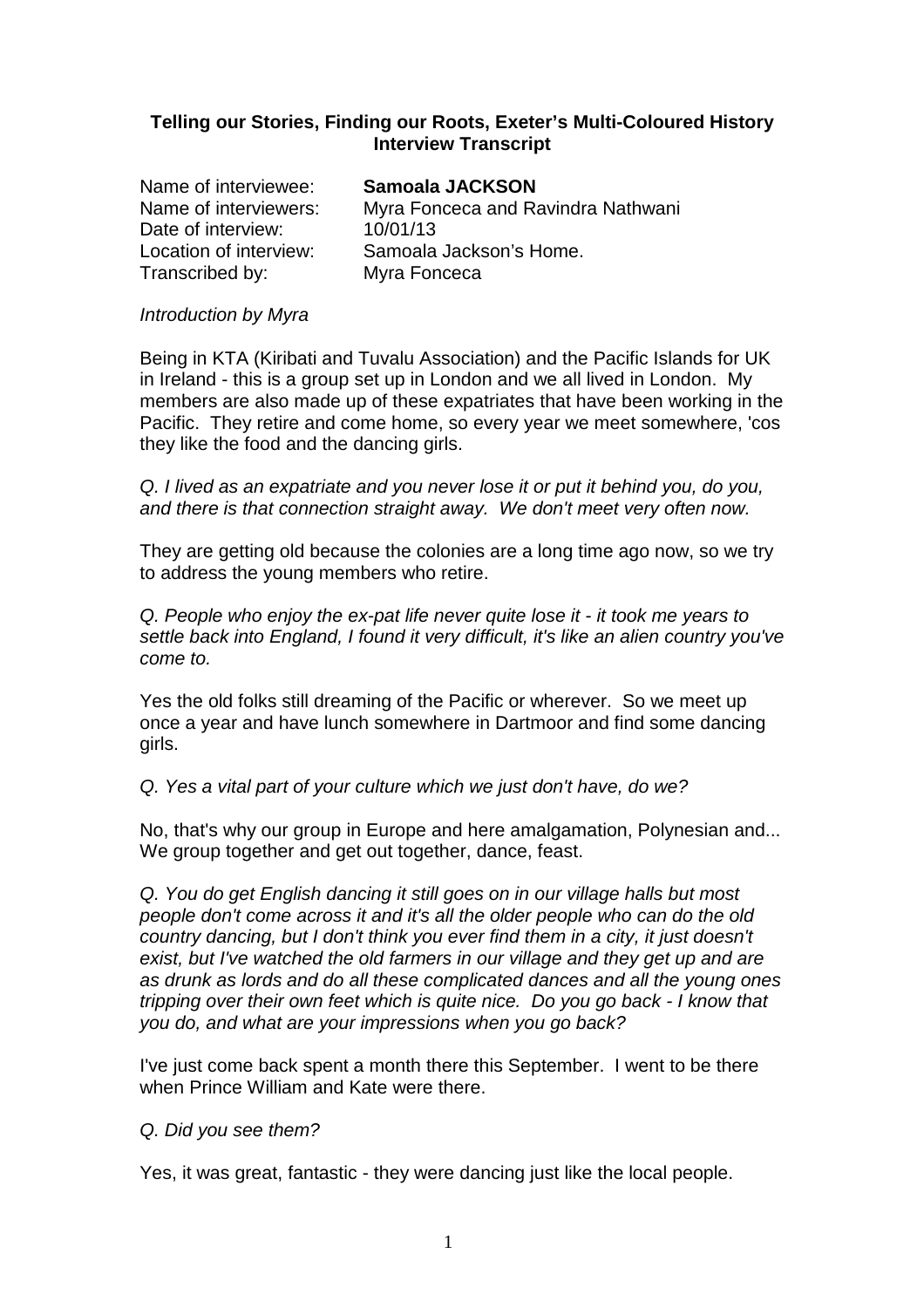## Q. I also thought, where is home?

Home - well it's a bit difficult now because I seem to have three homes here, Hong Kong and of course Tuvalu.

Q. So did you originally go from Tuvalu to Hong Kong and then to England?

At the beginning? No, we were working in the colonies in those days so we'd been coming here since '66 and my husband is from here.

Q. He's English?

Yes.

Q. I wasn't sure because there are many English names in the islands aren't there?

In those days there were colonies, but nowadays independent. Peter was a District Commissioner on the island.

Q. I am reading a Joseph Conrad novel at the moment and I read lots of Somerset Maughan yes, it takes you right back to the pre-war really.

So he was there for four years.

Q. And that's where you met him?

Yes and we moved to work in Solomon Islands.

## Q. And then Hong Kong?

And then he left the colony, they were beginning to cut down by then in the '60s and '70s - they were cutting down, lots of islands were becoming independent, so we came here and then went to Libya. He invested in Benghazi in Libya. They had just had the revolution by then. We arrived there and Gaddafi was there.

Q. Tremendous change, it was a period of great hope then wasn't it?

Yes, it was quite strange arriving there with blood on the streets. British Army kicked out, the French, the Italian, so the British community with the British Council was reduced to not many. So we were there for seven years.

## Q. And then?

From there to Hong Kong, so that's where we are.

Q. And you like that? So you said that's where we are now, so you spend a lot of time.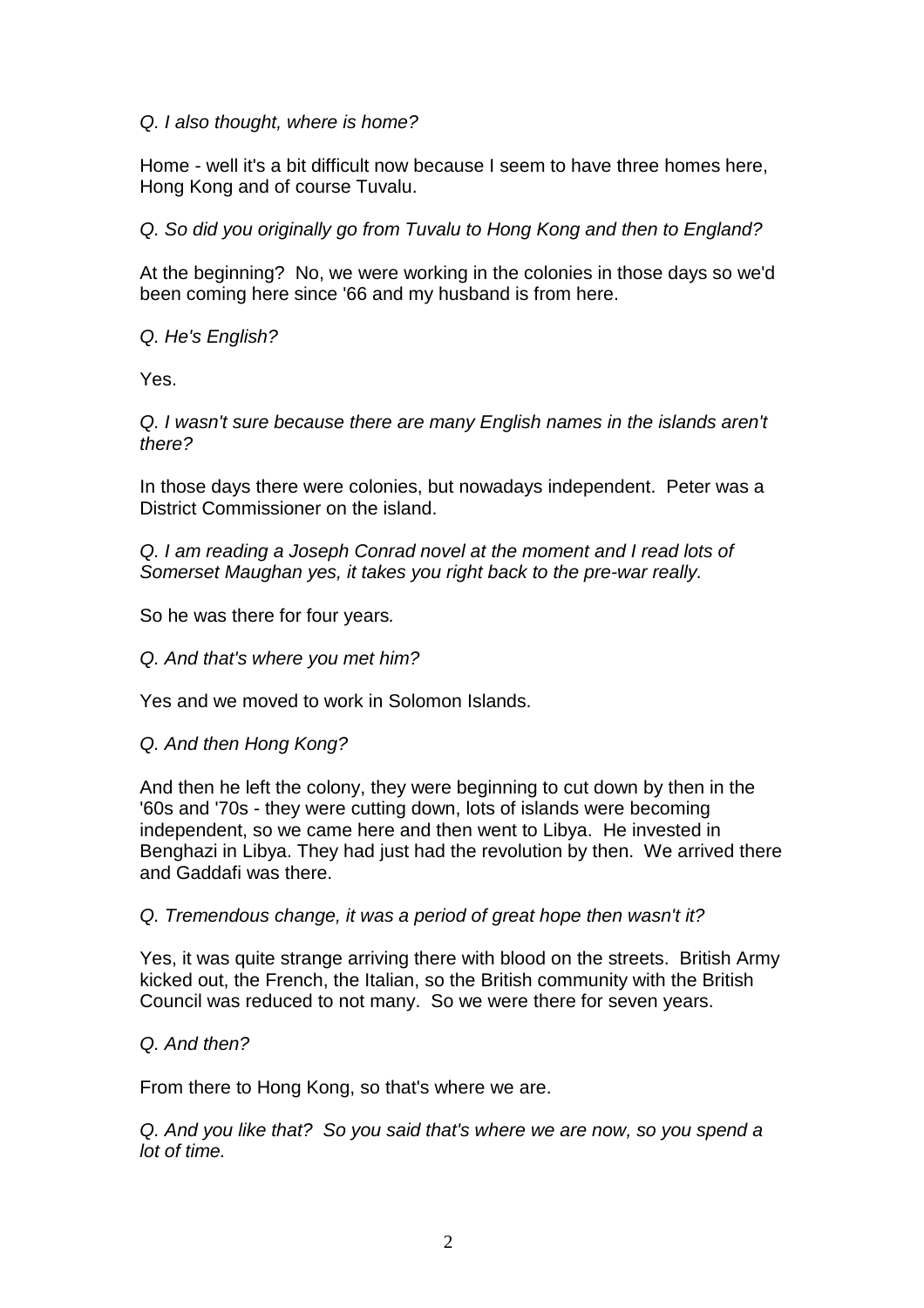Yes we spend a lot of time, we have property there in Hong Kong and he's still there. I am here with the children and family are over here. So I'm sort of travelling between.

Q. So you have, it's been lovely to hear about your family and what they are doing? Can you think of anything Ravi - I know you are a technician but I can't see there is any harm for you to ask questions.

Q. How did you find life changing from your base in Pacific Island to Libya and then to Hong Kong then here - how did you adjust?

It was very difficult the first time. Because when we moved from the island, Peter's parents lived in North Cornwall, Bude, so a big contrast.

Q. From a Pacific Island to Bude... slightly different beaches. Although that's sandy beaches there isn't it?

In Bude – yeah, they have surfing beaches there.

Q. I live on the south coast you see where we have pebbles, we don't have any sand.

Oh we have nice beaches in Bude.

Q. (Ravi) And did you find your life difficult, people accepting you socially or was it hospitable and accepted?

I think in those days in the '60s when I first arrived, they probably think I'm sort of royal, they haven't seen many immigrants, so they did accept me and respect me in Cornwall and of course Peter's family is a very well established family. But then that loneliness, you can't do this like we used to in the island, just get up and go.

Q. It was a much more formal society then.

Yes it's more confining to the home.

Q. More indoor life than outdoor?

Yes

Q. And what about the language barrier.

Yes the language was also a bit…because I didn't have much fluent English, but it went by, got by

Q. What are the local languages back home?

Polynesian language…Relatively the same as Maori, Tonga, Samoan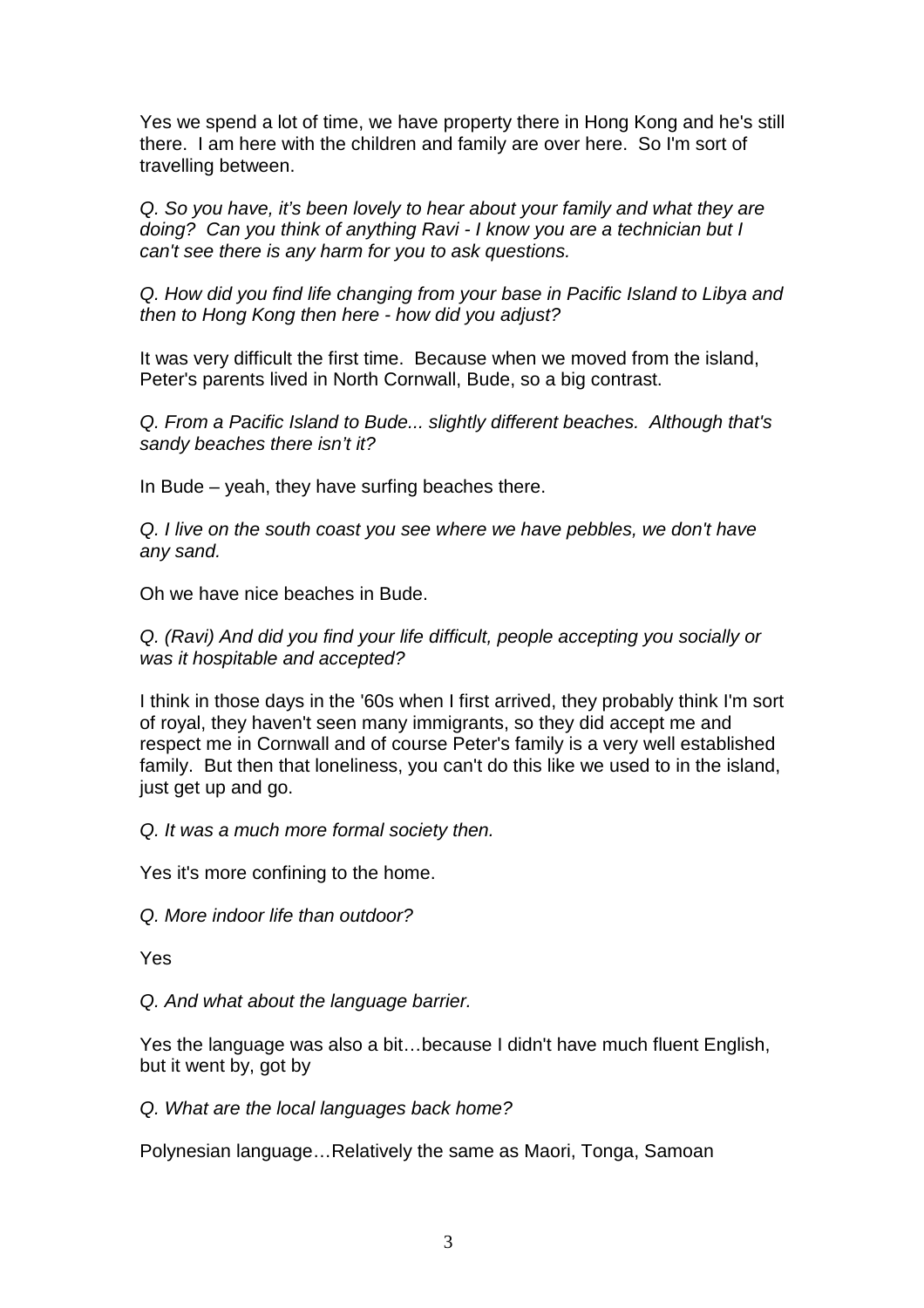## Q. So there are all dialects

Yes. But then of course we moved around all the time. We travel around, live in Libya, that was another strange, because the women dress…

# Q. Did you find that difficult to adjust to?

Yes, we had to be careful because the revolution by then... I went to supermarket and the manager there told my husband to cover my face because I look like the sister of the king which had just been kicked out, King **Idris** 

Q. Did you have any connection with the royal family then?

No, it was the way I looked! The British, French, Italian they all…

Q. It was such an international place before that wasn't it?

We would wait for my husband to come from work and then we'd go out shopping.

Q. So you couldn't really go out by yourself?

No.

Q. It must have been very lonely.

But we had the children, they go to international school next door, meet the other wives.

Q. So you did meet the expatriate wives?

Yeah

Q. You said you'd made some notes of what you would like to talk about?

Yeah well, it's the same sort of thing you are asking.

Q. Your experiences of travelling into different cultures.

Where do I come from, how I ended up here, any plan to go home

Q. You said you are retired now and you travel between – but if your family is in England I presume you envisage this to be your base.

My younger daughter was born in Hong Kong and she was deaf so when she was three years old I moved here so she can go to the Topsham Deaf School down there.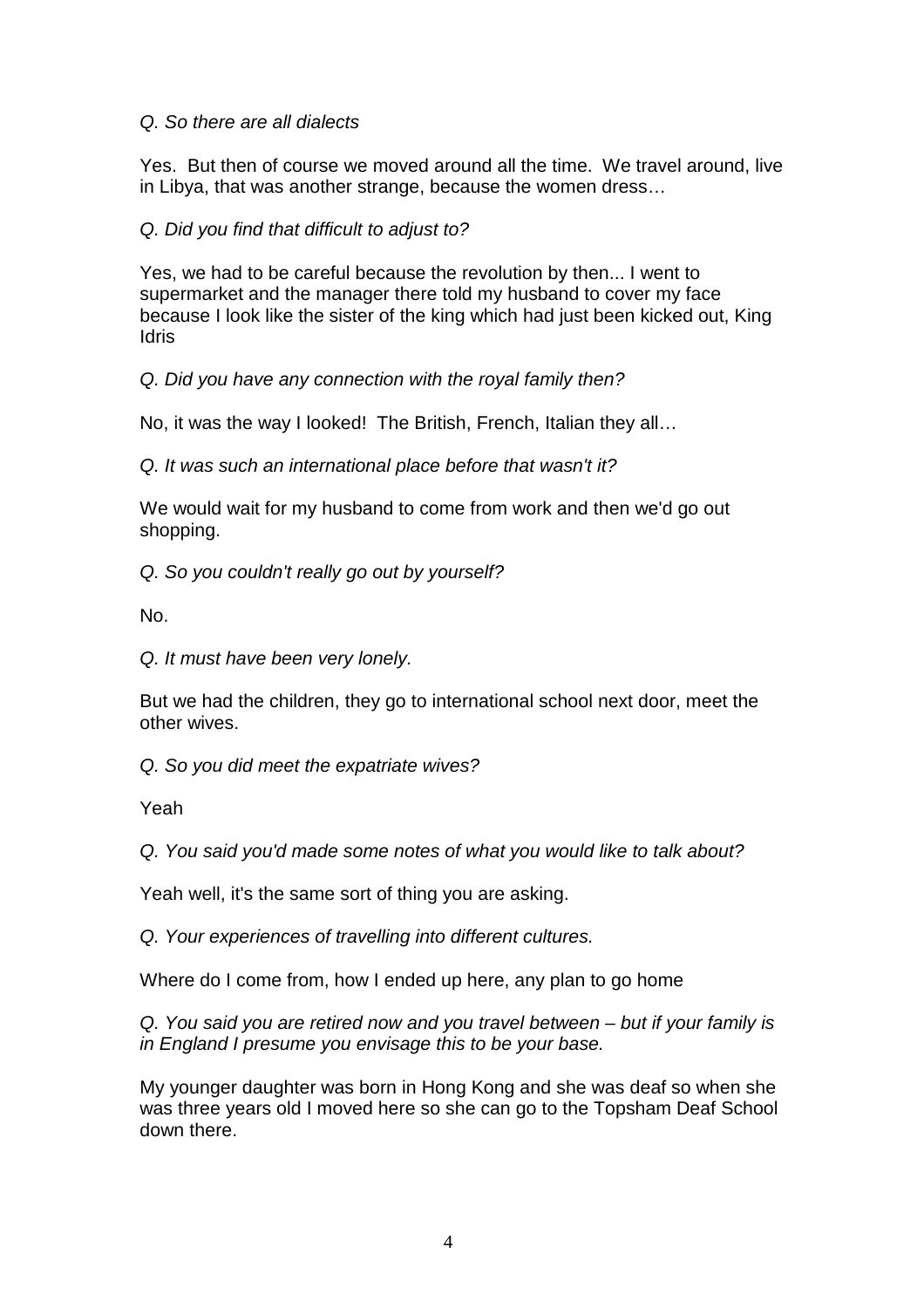### Q. and was that good for her?

Yes, she stayed there, finished, went to University. Now she's married with two children, just had her birthday yesterday, 32.

While she was in school I was here by myself with the other half of my family in Hong Kong.

## Q. So you brought her here by yourself?

Yes.

### Q. Did you work?

I went to work in a charity shop, managed it for five years: CLIC - Cancer Leukaemia in Children in Bedford St. It was a new charity then, so the shop in Exeter was the first shop.

Then I went to travel again, I left it and came back and got a job in the Co-op just down there, the corner shop.

### Q. So did you get to know people or not really?

I did get to know people being a charity shop. And here I've been working at the Co-op for a period.

#### Q. Do you still work there?

No I retired three years ago.

Q. Shall we start the interview now? Have you had it on - from the beginning?

So we'll just go through again so that you can say its right as to when did you come to England and how did you come to be here and was it a long journey?

I came from the island called Funafuti one of Tuvalu's island in the Pacific between Fiji and Hawaii to the east of Solomon Islands.

Q. and did you come from a large family?

Yes I am the eldest of 7 children with my father and mother. My family actually come from Samoa, my ancestors. They sailed from Samoa on one of these catamarans, a very long way.

Q. And do you know when they arrived in Tuvalu?

I can't say, long before the British arrived in these islands.

Q. And does your family all still live there?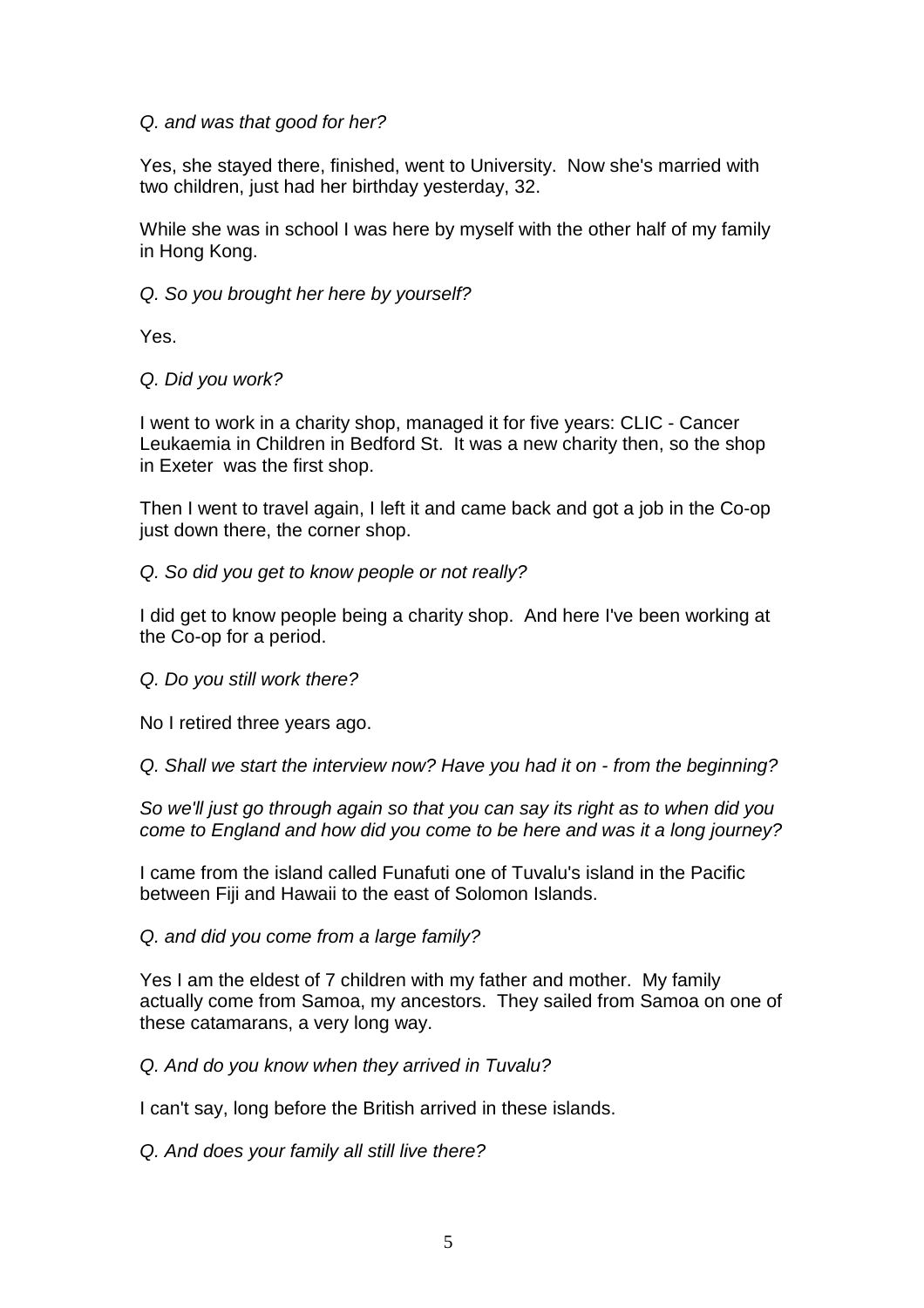Yeah my brother is there. I just came back. He sort of encouraged me to come home. He works for the United Nations, just retired so at the moment he is very busy now sorting out all sorts of things.

## Q. What does the UN do there?

They have offices in Fiji, that's where he works. They have to cover the whole of the Pacific islands.

### Q. Is the UN involved in the problem of rising sea levels?

Yeah they do, but mostly there are scientists there setting up studying, monitoring. The Taiwanese - helping with trying to plant trees or make a sea wall to hold the sand. And the Japanese, yeah quite a few of them out there too.

### Q. You were saying your sister-in-law is building her own defences.

Yeah all along there they build a sea wall, just about anything they can throw on. It doesn't work when the tide is really high - it comes right up to her house and plants.

### Q. Has it always been like that?

No, not when I grew up, this is just recent. It's very noticeable.

#### Q. Has the weather been noticeably different?

Sunshine, when it gets to king tides. They had a drought for 6 months, no rain at all. But they catch the rainfall in water tanks. Every family has one. They've a good water system, provided by the European Union.

## Q. So you met your husband and fell in love.

We got married in the '60s in Funafuti and then we moved to work in Solomon Islands as I said. He was the District Commissioner on Ellice Islands for four years. He left Cambridge and went straight to the colonial service that's why he ended up in Gilbert and Ellice islands. His family from here is from Devon and he went to school near Tiverton, Blundell's - his uncles went there. Then to Cambridge. His grandfather was vicar of Parracombe. His grandmother is the daughter of Henry Spurrier, the founder of Leyland, which is now British Leyland now.

#### Q. So he went from Blundell's to…which college?

He went to Cambridge - Pembroke

## Q. And into the colonial office…was Tuvalu his first posting?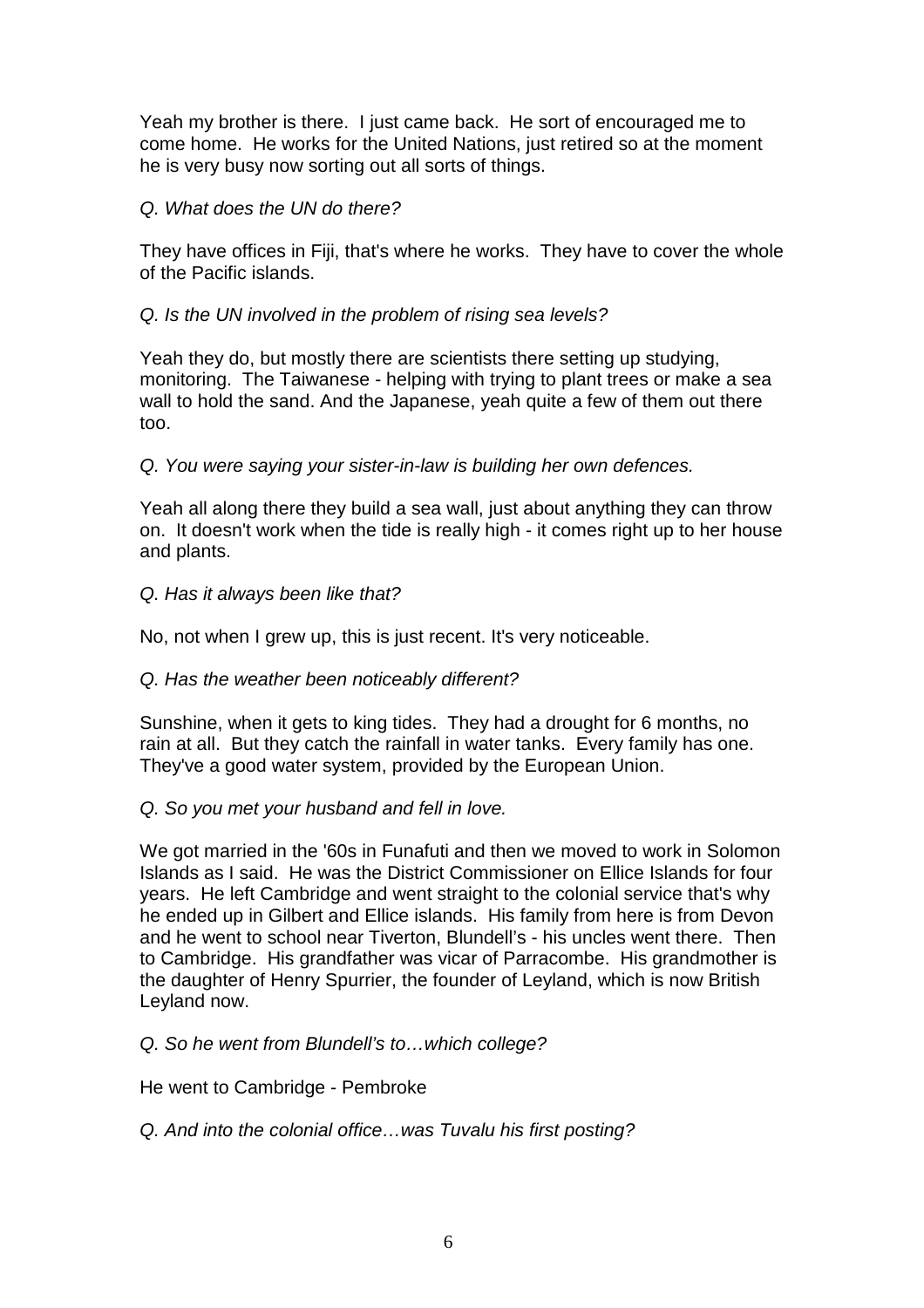No, he was posted to Gilbert, then it was Gilbert and Ellice islands, the capital was Tarawa in the Gilberts, that's where he went first, and also worked in Malaya and then we ended up in Solomon Islands.

### Q. And then there were cutbacks?

When there were cutbacks we came to England and then found a post in the university in Libya.

### Q. What did he teach?

He taught English as a foreign language.

### Q: what were your impressions of post Revolution Libya?

It was very strange because there are lots of restrictions for us women to move around. We also had to be careful that we are not staring at anything. At that time they were still kicking out people, just get 24 hours to leave Libya. But we survived for 7 years.

### Q. It was an isolating life but you had a young family by then?

I had my kids they were young then and grew up in Libya and went to International School next door. Just be careful to not upset anything. We've been asked what do we think of Gaddafi, and I said he's really handsome.

Q. There were great hopes that he was going to do wonderful things, I think he started to, didn't he?

Yes he did start off well.

Q. (Ravi) Well Gaddafi and General Idi Amin of Uganda had the same sort of political agenda. We were all expelled from Uganda in 1972. After we left I heard that Amin invited so many Libyans, the Libya Bank to run the Commerce itself in Uganda.

We lived quite luxury in Libya - during that time.

Q. (Ravi) Life for diplomats and colonial officers was quite luxurious. Wherever they went, they had their own colonial residences as well as their clubs and private schools, same as in Uganda. Everyone had their own swimming and tennis clubs.

Yes it was like that in Libya.

Q. (Ravi) I'd like to take you back home, can you tell me, how big was the population of the island that you came from?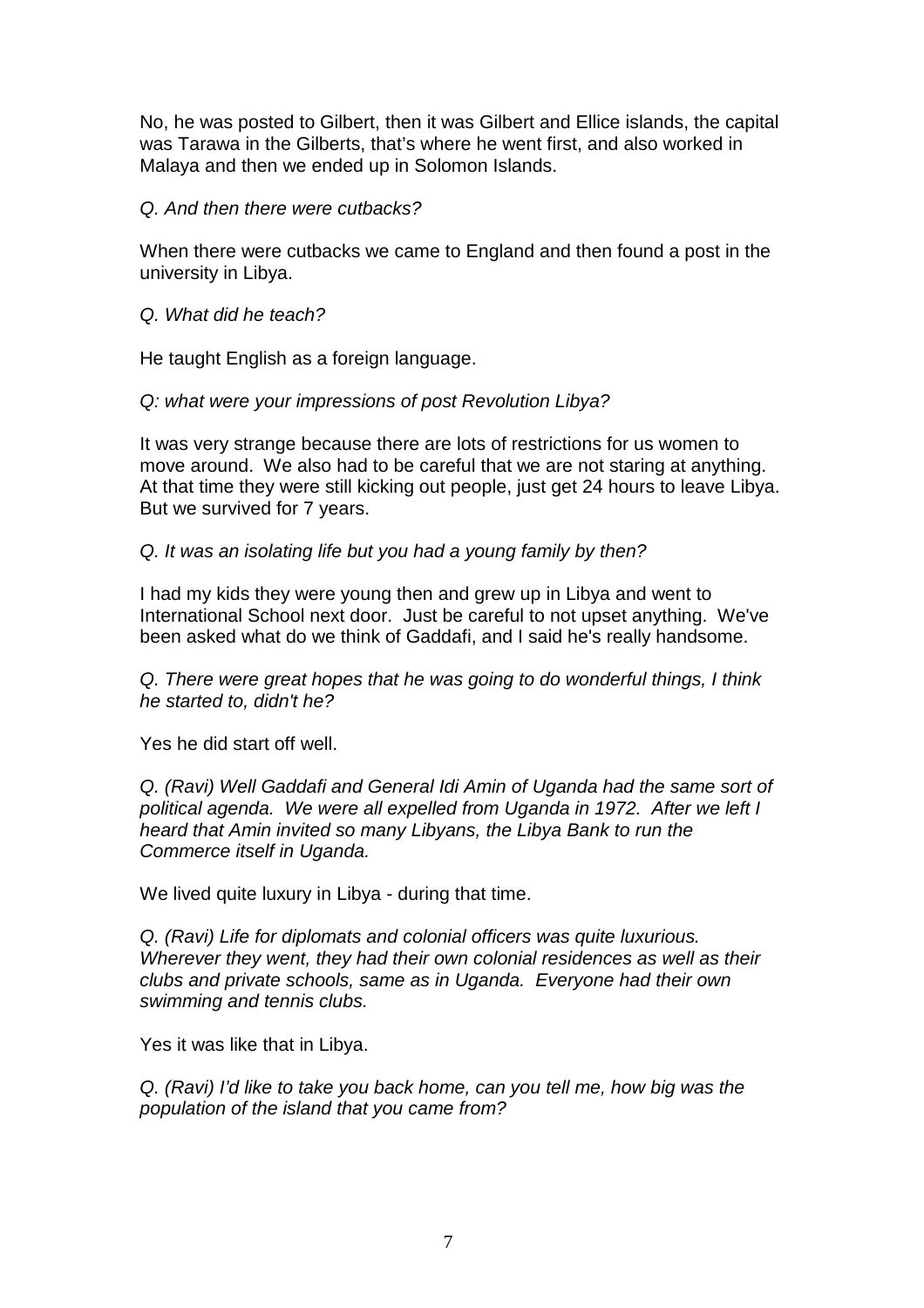When I left school I remember the censor came to our house at that time, by then it was still the Gilbert and Ellice Islands. And my island, Funafuti was the capital of the Ellice Islands. The population was only 700, very small.

## Q. Did it produce any food or crops?

Copra (kernel of coconut) - the ship comes round and collects the copra then they take it to Samoa.

# Q. Did it develop after that after your school days?

No, not until they separated from Gilbert and then the government moved in to develop it.

Q. So how were things then and now - has it modernised, good communication systems?

Yes, it's good, Shipping, they've got their own ships. Things were good then but terrible now, too many people on these small islands

Q. Overpopulated?

Yes, you can't move.

Q. I read over 4½ thousand. It's true - I was a little suspicious that the island could support that many.

It's true – yeah very crowded.

Q. What would you put the reason for the expansion of population from 700 to 4½ thousand. Is it the good lifestyle or the climate or resources?

Well, it's the people's fault, because they have 8 islands - people from the other islands just move in to Funafuti. But there are other islands which I have been travelling around this last time, they live in those times when I was grew up - people have their own house, big gardens front and back, their own plantation. But on Funafuti everybody just lives crowded together.

Q. Who do you think has the better life?

I think those on the other islands.

Q. It does need a whole new mindset doesn't it if it becomes too crowded?

Lots of them in Tuvalu moved to New Zealand and Australia.

Q. Do they have problems moving, visa requirements, entry requirements?

Well they have these systems, New Zealand has been allowing people to go and work in NZ like fruit picking, or working farms.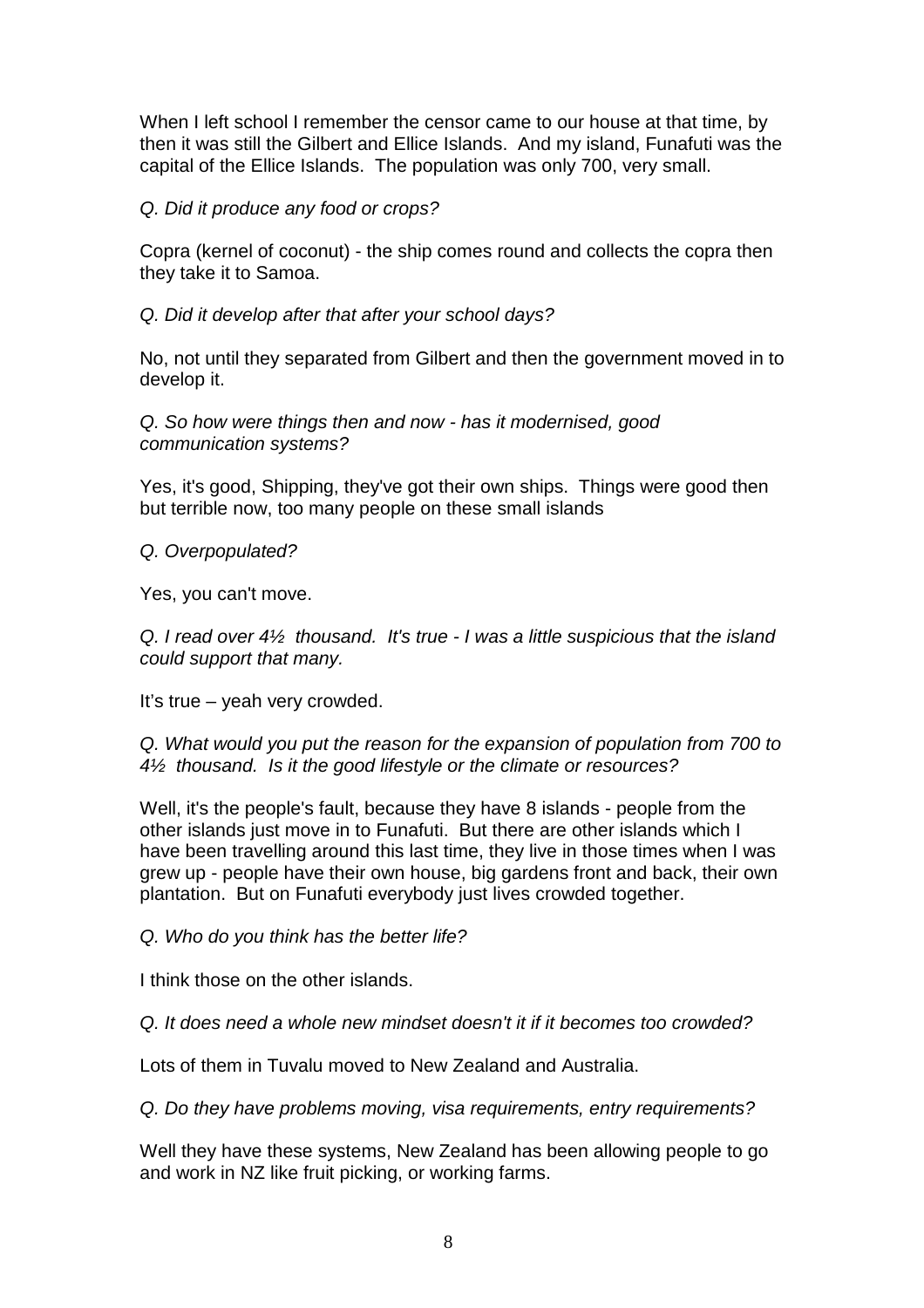## Q. What about Australia?

Australia is just starting now. Solomon Islands and Tonga, but also Gilberts and Tuvalu.

## Q. Is Cayman island one of the group islands?

That is in the Caribbean…The thing is people just wanted to go to New Zealand, they go on these projects and don't come back.

Q. Can we go back to Libya? Did you leave with regret?

No I think because we'd been there 7 years, our children were ready to go to secondary school. So we decided to change, put them in boarding school, but at the same time Peter got a job in Hong Kong at the university… polytechnic.

Q. So did your son go to Blundell's?

No. They went to an international school in Hong Kong.

Q. Hong Kong - good fun isn't it? I love it, its crazy but it's good.

Yes, we arrived in '76/'77 - it was crowded but it wasn't as bad as now.

Q. No that was still the world of Suzie Wong, wasn't it? Before all the high rise.

There's no space left - it's really terrible now. But then the weather is nice.

Q. So how many children have you got?

Three - all went to school in Hong Kong. My youngest daughter was born in Hong Kong and she's deaf, so I came over. She was about 3 or 4.

Q. at Topsham, did she board?

Day student.

Q. Does this mean you have mastered sign?

Yes, I sign, I took up lessons at the school. They taught parents, yeah it was a good school.

Q. (Ravi) They call themselves West of England Academy for the Deaf. We were visiting that school many years ago and the children were lovely, beautiful. They always treated us very nicely. I think it's a very good school.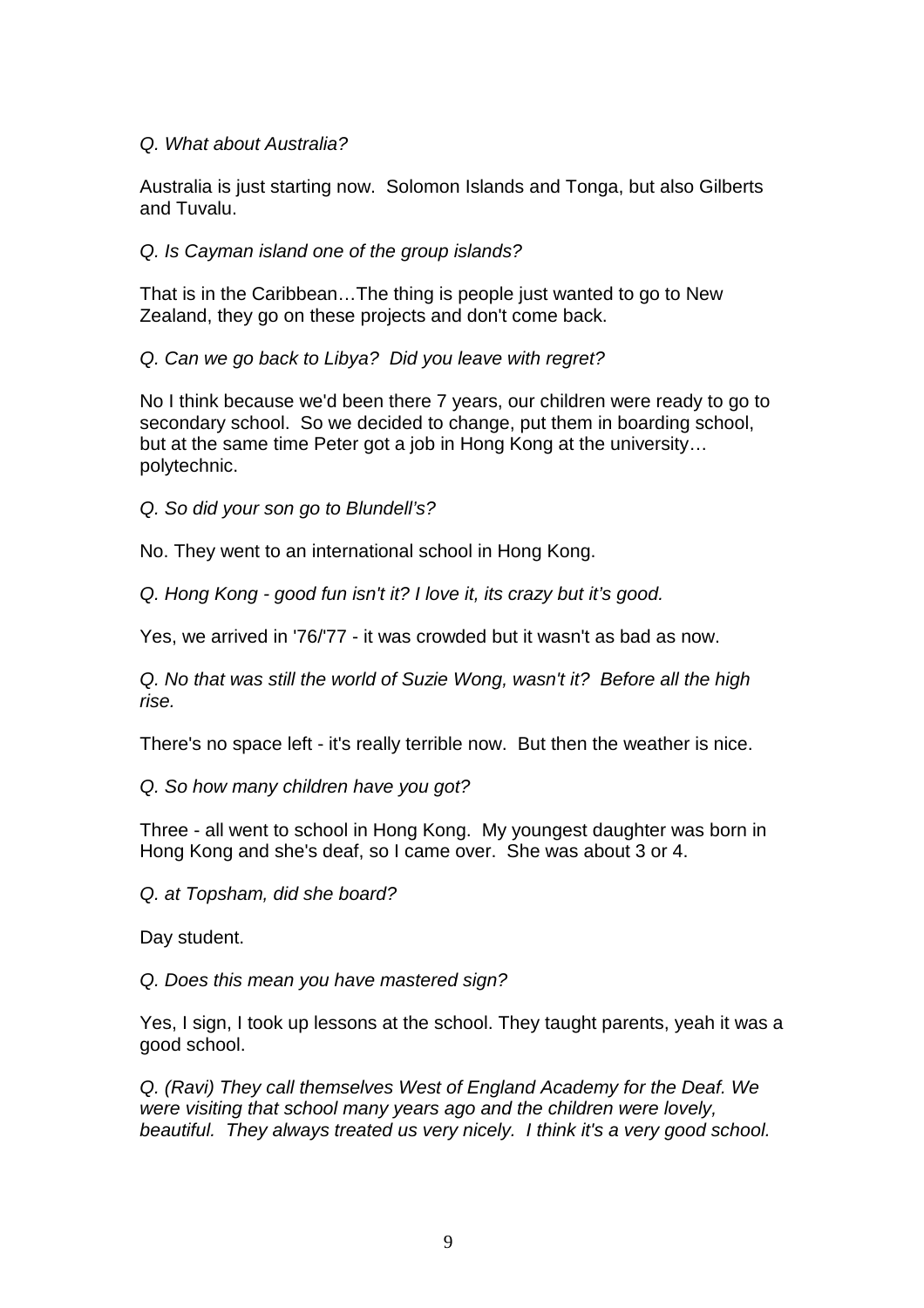Yes, Elizabeth was there until she finished school. Went to college here and then University at Huddersfield

Q. What did she do?

Fine Art

Q. And this is her work?

No those are mine, but she does paint - more than me.

Q. So you're an artist as well.

Yes.

Q. So that means she gets her talent from you. These are stunning, and the jugs? Did you train as an artist?

I just learn as I go along. I finished that just before I went to Australia - I've got to get it framed.

Q. Do you mind if we took a photo of it?

Not at all

Q. It's just so full of spring, the summer, a lovely feeling. So did you go to Hong Kong in the school holidays, or was that too much to manage?

Yes, go for holidays.

Q. Being in Hong Kong - presumably you had help there to look after the children?

Yes, Filipina maids and things like that. But they also went to boarding school here so I sort of travelled between.

Q. (Ravi) so you've been globe trotting all the time, not settled in one place?

Q. How do you feel about that in retrospect? I travelled a lot but I think it has left me unsettled. Did it have an effect on you?

In a way I think it does, the children as well, moving them around. But I suppose it's why I don't settle, I sort of travel between places. But I got used to it.

Q. And you become very good at packing!

Yes, get the children ready for boarding school. And now I've got my grandchildren - 5 grandchildren - 3 boys and 2 girls.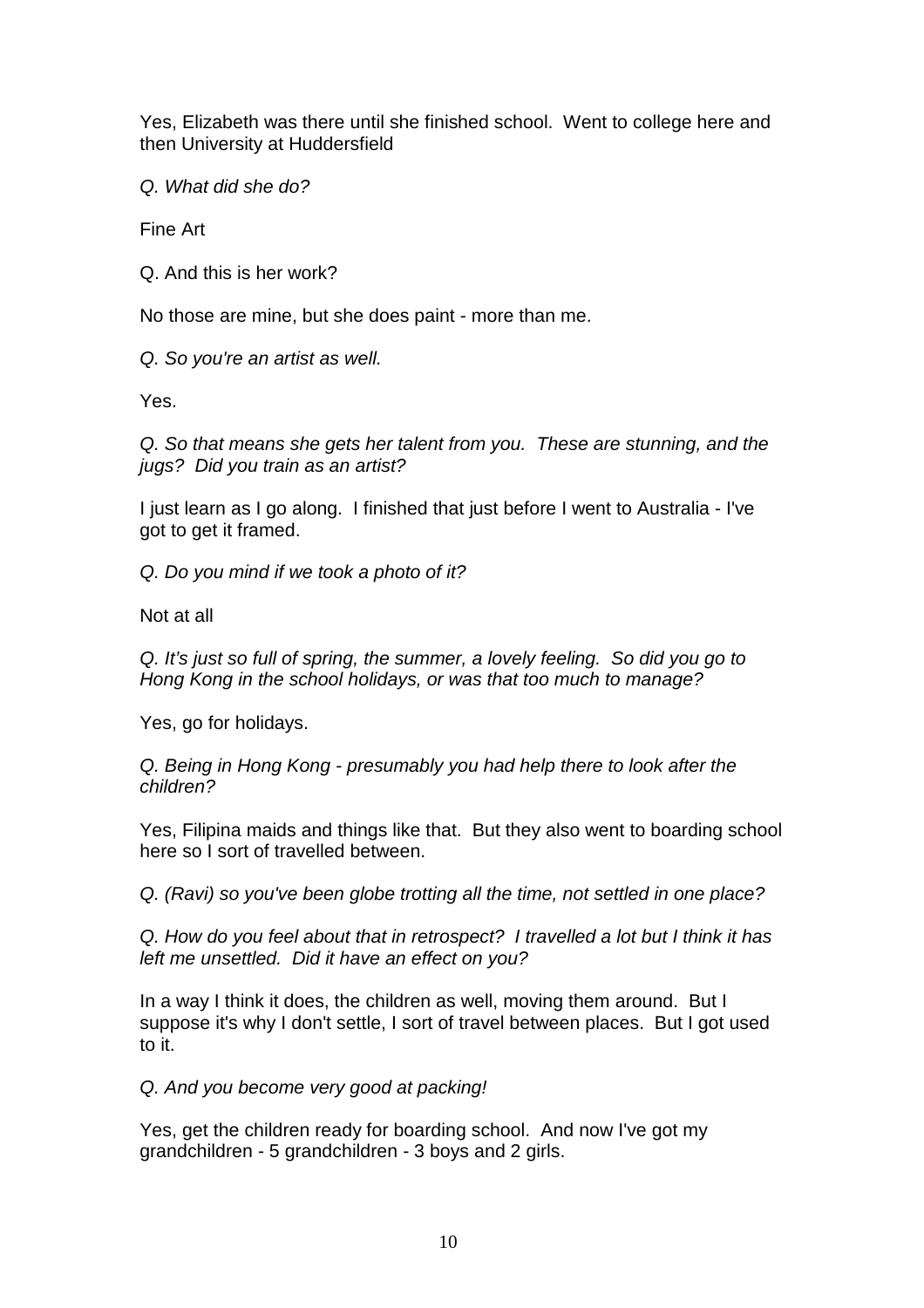## Q. And they visit?

My eldest granddaughter is in Hong Kong with grandpa - she's teaching English in kindergarten and studying at the same time for a higher degree in Hong Kong - so she stays with grandpa, keeping an eye on grandpa as well.

She is 23 now, Amanda…My grandson is just finishing school and going to college next door, he's sixteen this year and three little ones, it's good fun. That is why I feel that Exeter is more like home now, because of the kids, the family.

Q. So go back - when you first came to Britain you said your in-laws were very welcoming and accepting, but what were your impressions of England, it must have been such a shock.

It was dreadful, it was so cold. But then of course we travelled, it took us a whole month to come from the island, from Tuvalu, Fiji, Tahiti, Mexico, and Caribbean to Canary Islands. By the time we got here it was the middle of November in 1967. And then we went back to Libya for a stay of about a year. It was difficult. Because my parents-in-law pack up and go to work in Libya, so it was just us in the family home with 2 kids. Very small village and just the basics to survive, there is a post office come shop in the square, one pub, one bakery, most thing is delivered, fishermen come and delivered. That was the highlight!

### Q. What did you think of English food?

I like it, but I did miss my old food then in those days, 'cos you can't get anything like that in those days. I remember the missionary of the island retired and he lives up in London, came to visit me and brought breadfruit from London. It was the first time I saw a breadfruit in England, it was nice. But now it is quite plentiful, we've got Indian shops down the road here.

#### Q. So you weren't working in those days because you had the children?

I had the children.

## Q. What about the general culture, did you have televisions, a pop music scene in Tuvalu?

Yes in fact we had one cinema. When I left school I started a family cinema which was the first cinema on the island at the age of 17.

#### Q. Where did your films come from?

From Suva, they sent it over; the plane comes once a week. We played 3 films over and over again until the next lot comes.

#### Q. Indoors, outdoors?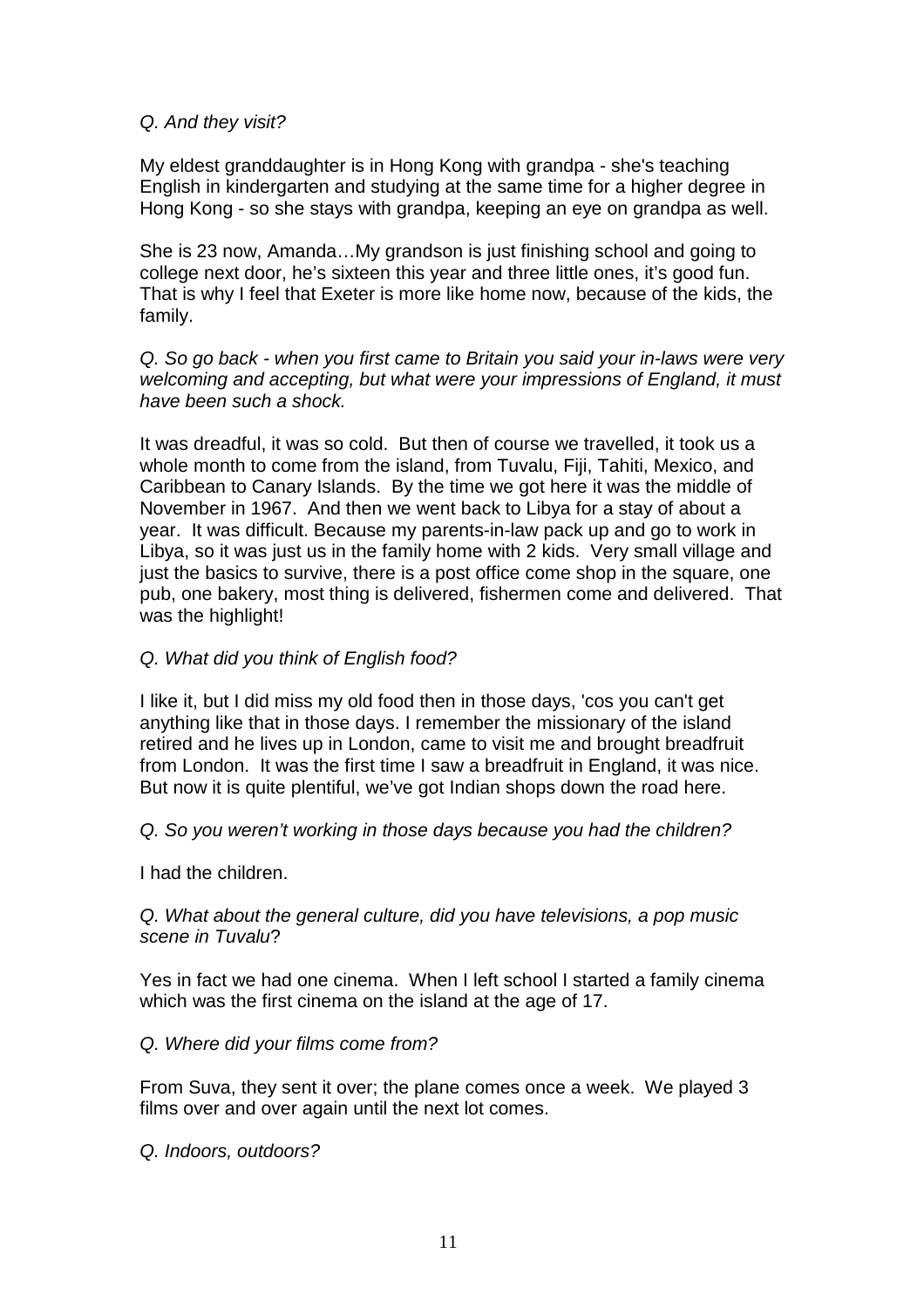Indoors, we just put some tarpaulins around the big hall and we collect the money. That was my first job when I left school.

## Q. How long did it last?

It was still going when I left. I got married and came over. Yes, lots of music, island nights - played European music.

### Q. So did musical entertainment here seem strange, good, bad?

Oh yes totally strange. I wasn't that outgoing…I had 3 kids to bring up so my social life seemed nil, but yes it was quite an eye opening to see other cultures.

Q. Because you have worked around the world so much, your island group must be a stability in your life?

Yes it goes back to my roots, there are quite a lot of us around.

Q. Roughly how many when you meet up?

Hundreds, because they are all like me they are married and they come with their kids and camp around.

Q. You must have made friendships over those years?

Yes, quite a lot of them in Europe, Germany and France.

Q. They go for work?

Yeah, they work.

Q. Going back to these rugby players who come over – I won't say it's unique to Exeter Chiefs, but it is a feature of the Exeter Rugby scene isn't it that they regularly have the players come over. Do you think they would be interested in this project in any way of talking to us about how they feel? We hear about the footballers who come over all the time, but they live in a different kind of world.

Well I could talk to them.

Q. It would be another strand in this story.

But there are other families from you know from Papua New Guinea - do you have any people from there?

Q. in Exeter, not that I know of…do you know any Ravi?

Q. (Ravi) that's what I was going to ask you, how many people from the other islands are in Devon or in Exeter, could you tell us about them?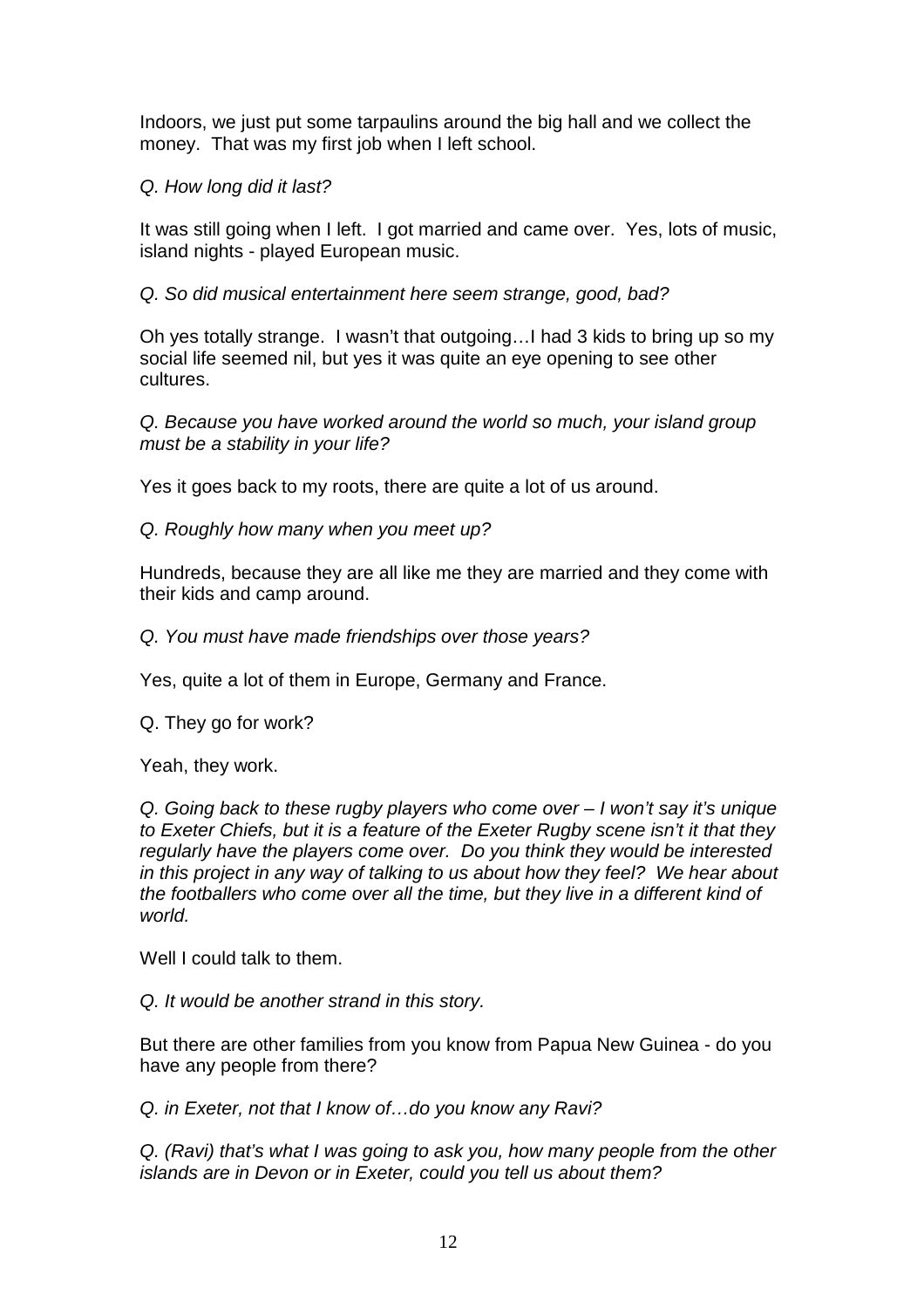There's a girl from Gilbert Islands who lives in Brixham - I often see her. Another girl from Gilbert Islands lives in Topsham, but they are right now in the Gilbert Islands, they work there. There is a Papua New Guinean in Crediton. Solomon Islanders down in Plymouth.

Q. Do you have a sort of club or association of these islanders that you meet and talk about your culture?

Yes we do, once a year, I haven't organised because I retired from there and I've been away too long travelling around, but they meet once a year in England or Belgium or Germany or France. It takes one person to organise it and then they all go there.

Q. What about the local Devonians - here we have our different immigrant communities they've got their own associations like Indians and Muslims have got a mosque down the road, and they try and maintain their own identity or culture by meeting or celebrating various festivals. Do you have such an organisation or do you celebrate anything?

No not here.

Q. It would be interesting to know what festivals they have back home and what cultural activities you do celebrate.

They celebrate Christmas, they celebrate…like my island were bombed in the last war [Second World War] where the Americans were, you know, they came and prepared their attack on the islands of Japan.

Q. So you celebrate the end of that?

Yes some people died, got killed during that bombing, so I really hope they celebrate.

Q. Did the Japanese occupy the islands – they just bombed?

No - they occupied, Tarawa group, the Gilbert Islands

Q. They left yours alone?

But the Americans were based on Tuvalu, based on my islands.

Yes, that's one of the celebrations they do.

Q. (Ravi) Can you tell us… I know these islands have a very rich indigenous culture, the culture, what they celebrated, before you mentioned the colonisation of the original people, would you like to say something?

They do that on some other group of islands; they celebrate their own past before Christians arrived on the islands.